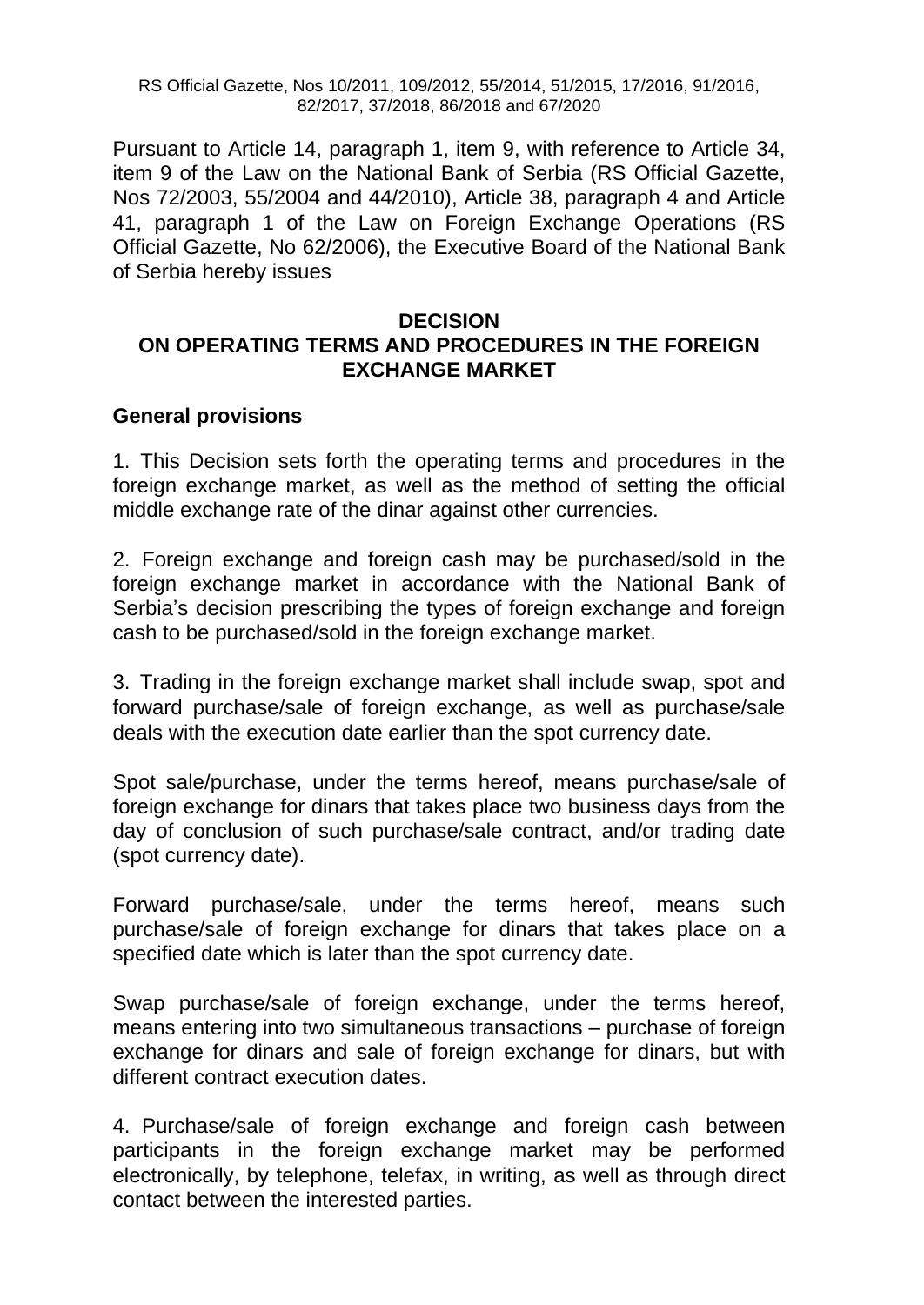While performing the activities of purchase/sale of foreign exchange and foreign cash, participants in the foreign exchange market are required to comply with the principles of conscientiousness, fairness, good business practice and the generally accepted code of conduct for foreign exchange market participants.

#### **Interbank Foreign Exchange Market**

5. The Interbank Foreign Exchange Market (hereinafter: IFEM) is part of the foreign exchange market where the purchase/sale of foreign exchange and foreign cash takes place between the National Bank of Serbia and banks, and/or between banks.

6. For organising direct auction purchase/sale of foreign exchange under the terms of Section 7, indent 1 hereof, the National Bank of Serbia shall charge banks a fee specified in the decision on uniform fees charged for services provided by the National Bank of Serbia.

7. Under the terms hereof, the National Bank of Serbia may purchase/sell foreign exchange for dinars in direct transactions with banks – through foreign exchange purchase/sale at auctions or through bilateral foreign exchange purchase/sale deals.

Under the terms hereof, the National Bank of Serbia may purchase/sell foreign cash for dinars in direct transactions with banks – through bilateral foreign cash purchase/sale transactions, in line with the Governor's decision.

8. The National Bank of Serbia shall trade in foreign exchange with a bank that signed an agreement on foreign exchange trading with the National Bank of Serbia, most notably a master agreement on foreign exchange spot trading – if direct foreign exchange spot trading is performed; and a master swap agreement – if foreign exchange swap trading is performed, under the terms and conditions defined by regulations on such activities.

The National Bank of Serbia shall perform the activities from paragraph 1 hereof with banks against which no measure prohibiting the performance of specific types of foreign exchange trade deals with the National Bank of Serbia was pronounced, as envisaged under Section 10 hereof.

9. The agreement on purchase/sale of foreign exchange and foreign cash in the IFEM shall be deemed concluded once the bidder receives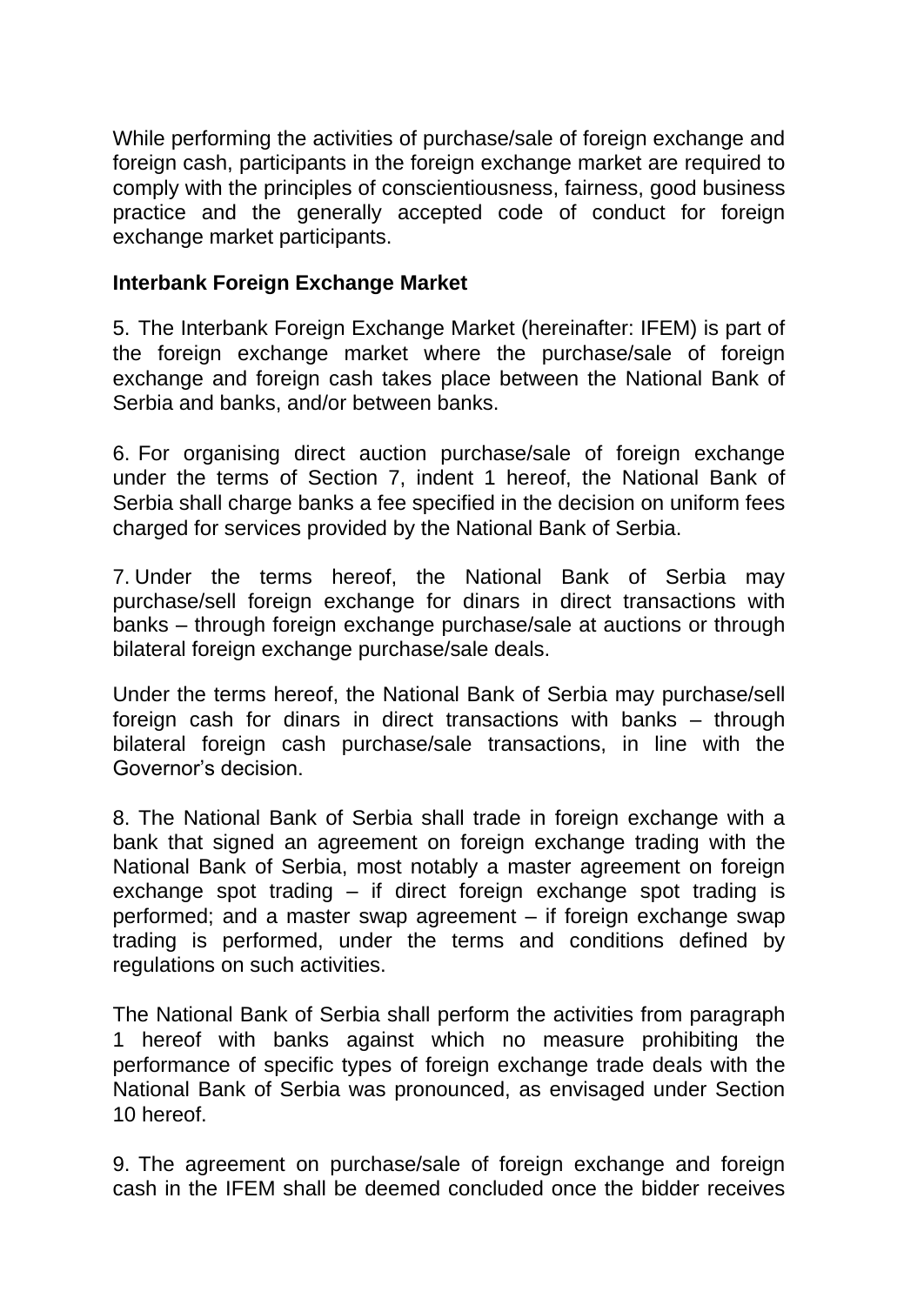notification of bid acceptance.

Following the conclusion of the agreement on purchase/sale of foreign exchange in the IFEM, with the National Bank of Serbia as one of the contractual parties, the parties thereto shall exchange MT300 SWIFT messages.

10. The National Bank of Serbia may restrict bank's foreign exchange trading with the National Bank of Serbia within the meaning hereof:

- if the bank fails to settle its obligations under the foreign exchange trade agreement with the National Bank of Serbia;
- if the bank acts in breach of the code of conduct referred to in Section 4, paragraph 2 hereof;
- if the bank fails to submit the report referred to in Section 20, paragraph 2 hereof (Form 4aa and/or Form 4ab), and if it includes incorrect and/or incomplete data in such report.

The Governor shall determine the type of foreign exchange trading transaction and the period over which the restriction from paragraph 1 hereof shall apply.

The National Bank of Serbia may publicly announce to which banks the above restriction applies.

#### **Setting of exchange rates and publishing of exchange rate lists**

11. Banks and the National Bank of Serbia shall purchase/sell foreign exchange in the IFEM at quoted exchange rates based on market supply and demand.

13. Once a day, at the start of each business day, banks shall set and announce exchange rates for purchase/sale of foreign exchange and foreign cash by applying the principle of crossed exchange rates of different currencies in foreign markets applicable at the time of quoting such exchange rates. The established exchange rate lists shall apply until the new ones are published.

14. On each business day, the National Bank of Serbia shall set the official middle exchange rate of the dinar against the euro based on data on the spot sales of foreign exchange (euros) and sales of foreign exchange (euros) with the execution date earlier than the spot currency date concluded in the IFEM during the day.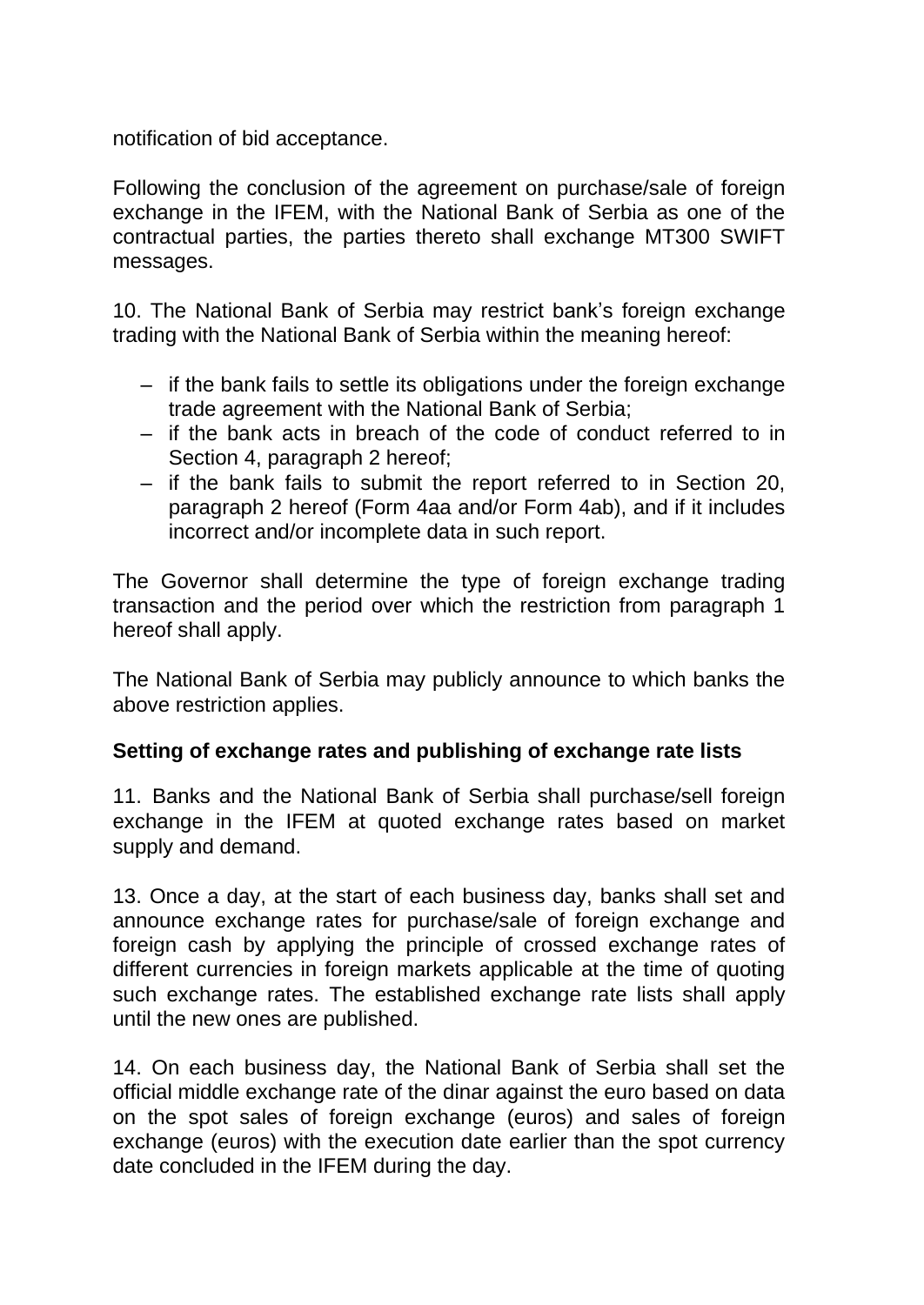Under the terms hereof, the exchange rate of the dinar against the euro shall be the dinar equivalent of the foreign currency unit – the euro.

By 6 p.m. on each business day, the National Bank of Serbia shall publish on its website the official middle exchange rate of the dinar against the euro, to be applied from 8 a.m. on the following business day.

At the start of each business day, the National Bank of Serbia shall set the official middle exchange rate of the dinar against other currencies specified in the National Bank of Serbia's decision on types of foreign exchange and foreign cash to be purchased/sold in the foreign exchange market and shall base its calculations on the official middle exchange rate of the dinar against the euro and apply the principle of crossed exchange rates of different currencies in foreign markets applicable at the time of formation of such exchange rate.

Under the terms hereof, the exchange rate of the dinar against the euro shall be the dinar equivalent of the foreign currency unit – the euro.

At the start of each business day, the National Bank of Serbia shall set the exchange rate list for the official middle exchange rate of the dinar, which shall be published and applicable from 8 a.m. on that business day until the new exchange rate list is announced.

15. At the time of setting the exchange rate list for the official middle exchange rate of the dinar, the National Bank of Serbia shall also set exchange rate lists for foreign exchange and foreign cash, which shall apply as of 8 a.m. on that business day until the new foreign exchange and foreign cash exchange rate lists are published.

Buying and selling exchange rates of the National Bank of Serbia for trading in foreign exchange and/or foreign currency cash shall be set by subtracting, and/or adding margins for foreign exchange, and/or foreign cash from and/or to the official middle exchange rate of the dinar. The margin levels shall be specified by the Governor's decision.

16. A licensed exchange dealer and a public postal operator – resident performing exchange operations based on a separate law governing its activity (hereinafter: public postal operator) shall set their exchange rate lists for foreign cash once a day, at the start of each business day in accordance with the exchange rate list of the bank, and/or banks with which they have concluded an agreement on the performance of exchange operations. These exchange rate lists shall apply until the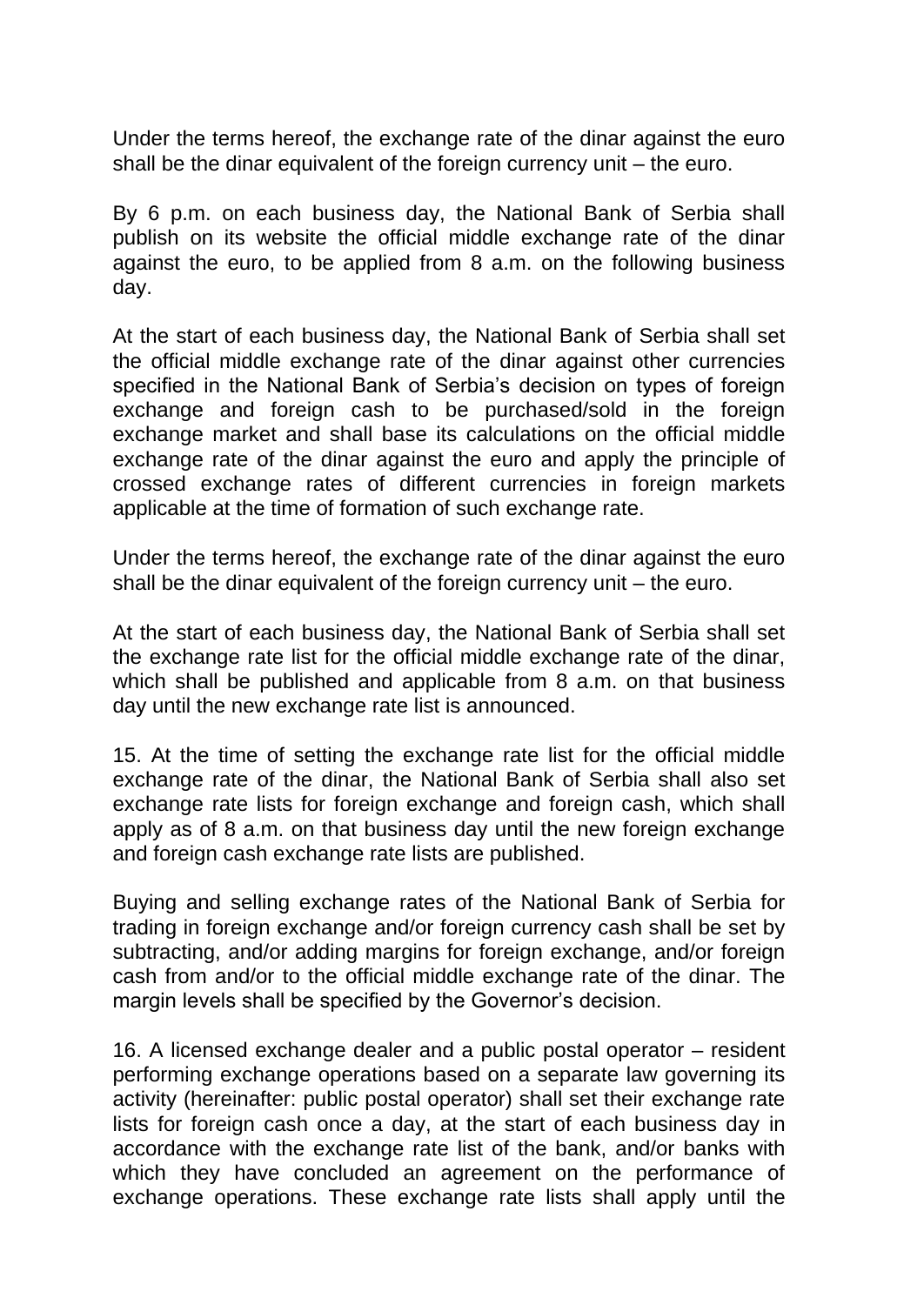new exchange list for foreign cash is issued by such licensed exchange dealer, and/or public postal operator.

In the exchange rate list of an authorised exchange dealer and the public postal operator the buying exchange rate per unit of foreign currency – the euro shall not be lower than the official middle RSD/EUR exchange rate applicable on a given day by more than 1.25%, and the selling rate shall not be higher than the official middle RSD/EUR exchange rate applicable on that particular day by more than 1.25%.

#### **Application of exchange rates set by banks, the National Bank of Serbia, licensed exchange dealers and a public postal operator**

17. When trading in foreign exchange and/or foreign cash with residents and non-residents up to the spot currency date, banks shall apply the rates that fall within the range of their buying and selling quotes for trading in foreign exchange and/or foreign cash as specified in their applicable exchange rate list.

18. The National Bank of Serbia shall purchase/sell foreign cash from/to banks by applying current buying/selling rates for foreign cash specified in its current exchange rate list.

When purchasing/selling foreign exchange and foreign cash from/to residents that have foreign exchange accounts opened with the National Bank of Serbia pursuant to current legislation, the National Bank of Serbia shall apply buying and selling exchange rates as specified in the current exchange rate list and/or the official middle exchange rate of the dinar from the current exchange rate list if it is so specified in international treaties/agreements on the approval of grants or loans for budget deficit financing (budget support).

When performing foreign exchange forward and/or swap purchase/sale from/to residents specified in paragraph 2 hereof, the National Bank of Serbia shall apply the agreed exchange rates for forward and/or swap purchase/sale of foreign exchange depending on the current market and monetary developments, and on the maturity of the foreign exchange purchase/sale transaction.

18a. Notwithstanding the provisions of Section 18, paragraph 2 hereof, when buying/selling foreign exchange and foreign cash within the measures of support to citizens and businesses to mitigate the consequences of the COVID-19 pandemic triggered by the SARS-CоV-2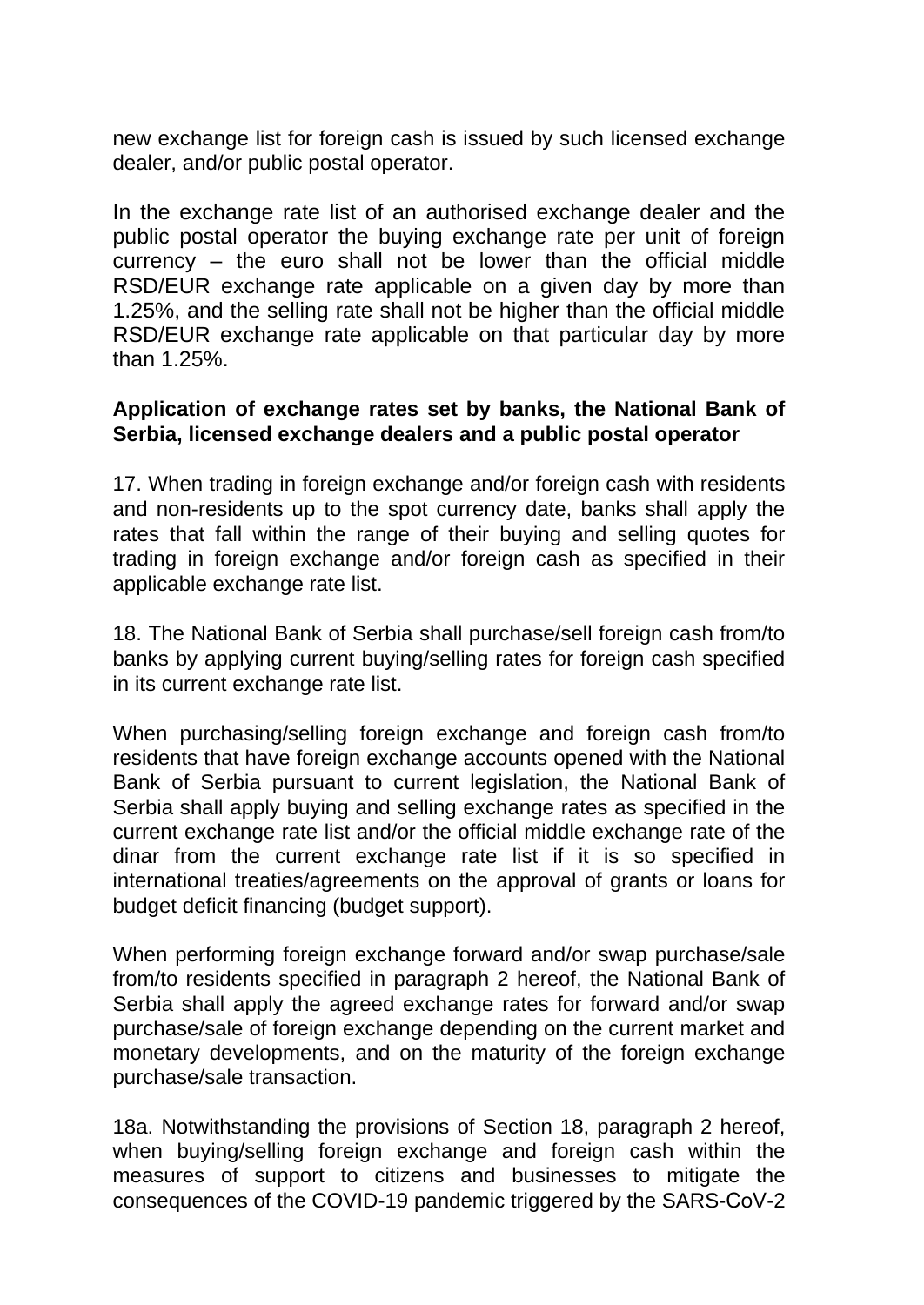virus from/to residents who have foreign exchange accounts with the National Bank of Serbia based on law, the National Bank of Serbia shall apply the official middle exchange rate of the dinar as specified in the current exchange rate list.

19. A licensed exchange dealer and a public postal operator shall purchase/sell foreign cash at current buying/selling rates specified in their exchange rate lists, within the quoted range between the buying and selling rates.

# **Reporting**

20. In line with the guidelines for the preparation and electronic submission of data to the National Bank of Serbia, banks shall submit electronically the following data to the National Bank of Serbia by 10 a.m. on each business day:

- a) *for the preceding business day:*
	- foreign currency position of the bank (Form 2),
	- report on spot purchase/sale of foreign exchange from residents and nonresidents (Form 3a),
	- report on purchase/sale of foreign exchange from residents and nonresidents with the execution date other than the spot currency date (Form 3b),
	- report on swap purchase/sale of foreign exchange from residents and nonresidents (Form 3c),
	- report on purchase/sale of foreign cash from residents and nonresidents (Form 3d),
	- report on direct spot sale of foreign exchange and foreign cash to another bank (Form 4a),
	- report on direct sale of foreign exchange and foreign cash to another bank with the execution date other than the spot currency date (Form 4b),
	- report on direct swap sale of foreign exchange and foreign cash to another bank (Form 4c);
	- report on the balance on non-resident dinar accounts (Form 6а),
	- report on changes in non-resident dinar accounts and underlying transactions (Form 6b);
	- report on payment card transactions impacting the bank's FX position (Form 7);
	- report on currency-indexed bank loans (Form 8a);
	- report on currency-indexed bank deposits (Form 8b).

b) for the *current business day –* exchange rate lists for foreign exchange and foreign cash.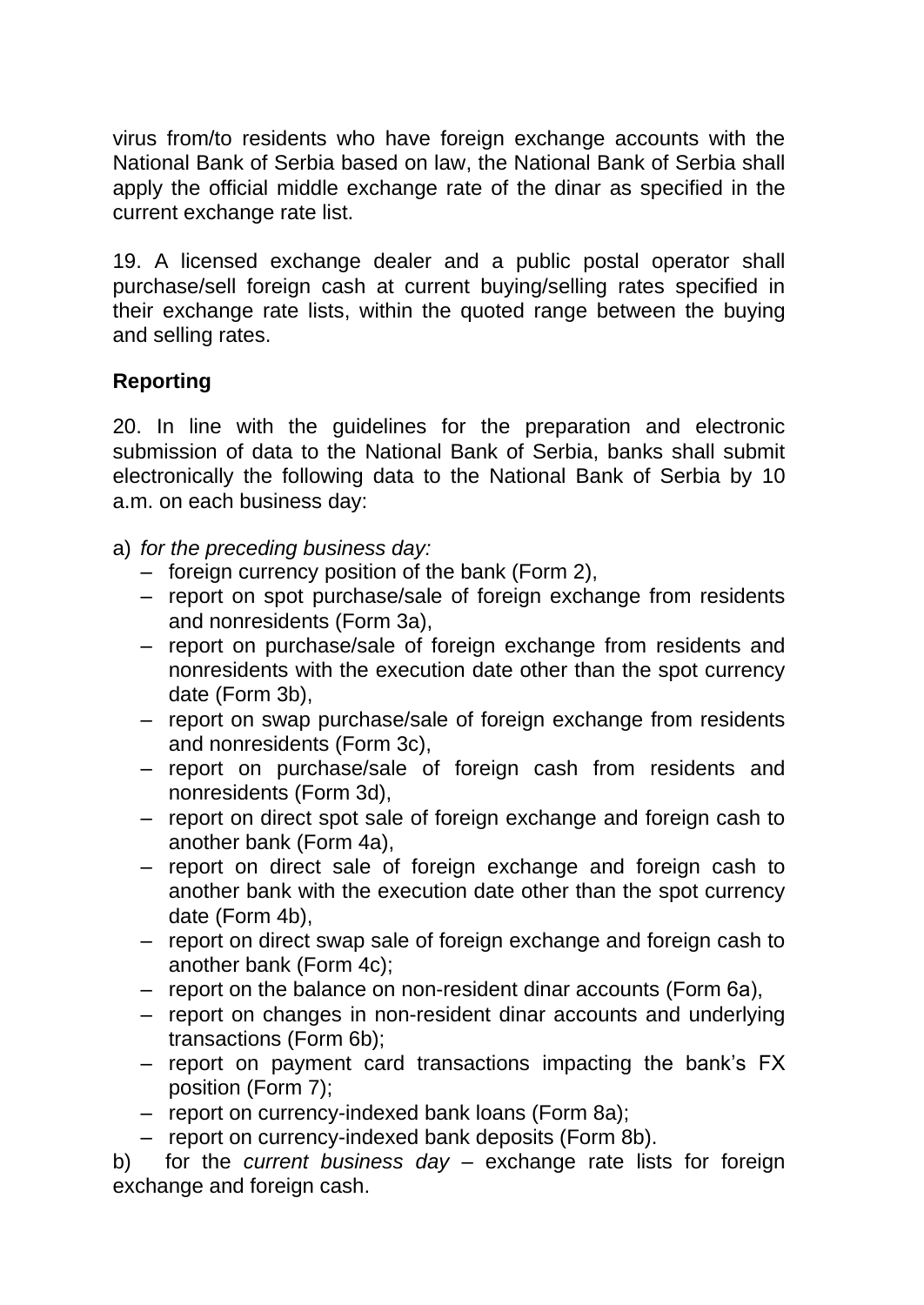Banks shall submit to the National Bank of Serbia the following reports for the current business day:

– by 1.30 p.m. – on direct spot trade and trade with the execution date earlier than the spot currency date – sale/purchase of foreign exchange (euros) to/from another bank, concluded from 9.00 a.m. to 12.30 p.m. (Form 4aa);

– by 5 p.m. – on direct spot trade and trade with the execution date earlier than the spot currency date – sale/purchase of foreign exchange (euros) to/from another bank, concluded from 12.30 a.m. to 4 p.m. (Form 4ab).

Banks shall submit to the National Bank of Serbia electronically, in line with the guideline governing the preparation and electronic submission of data to the National Bank of Serbia, each 20<sup>th</sup> day in the month for the previous month, submit the report on allowances for impairment for FX loans and currency-indexed bank loans (Form 8c),

If the  $20<sup>th</sup>$  day in the month is a non-business day, banks shall submit to the National Bank of Serbia the report referred to in paragraph 3 hereof on the first following business day.

In addition to the list of exchange rates for foreign cash, banks shall also submit to the National Bank of Serbia data on their lowest offer price when buying foreign cash, and on the highest asking price when selling foreign cash, for all currencies contained in their exchange rate lists, by 9 a.m. on each business day.

21. The forms referred to herein are enclosed with this Decision and are integral thereto.

22. By 2 p.m. of each business day, the National Bank of Serbia shall publish on its website information on the exchange rate of the dinar against the euro calculated based on data on the spot sales of foreign exchange (euros) and sale of foreign exchange (euros) with the execution date earlier than the spot currency date, and concluded from 9.00 a.m. to 12.30 a.m. on that business day (indicative exchange rate of the dinar against the euro), as well as data from Section 20, paragraph 5 thereof.

23. The National Bank of Serbia may publish on its website information on the indicative exchange rate of the dinar against the dollar. This information may be published twice during a business day: